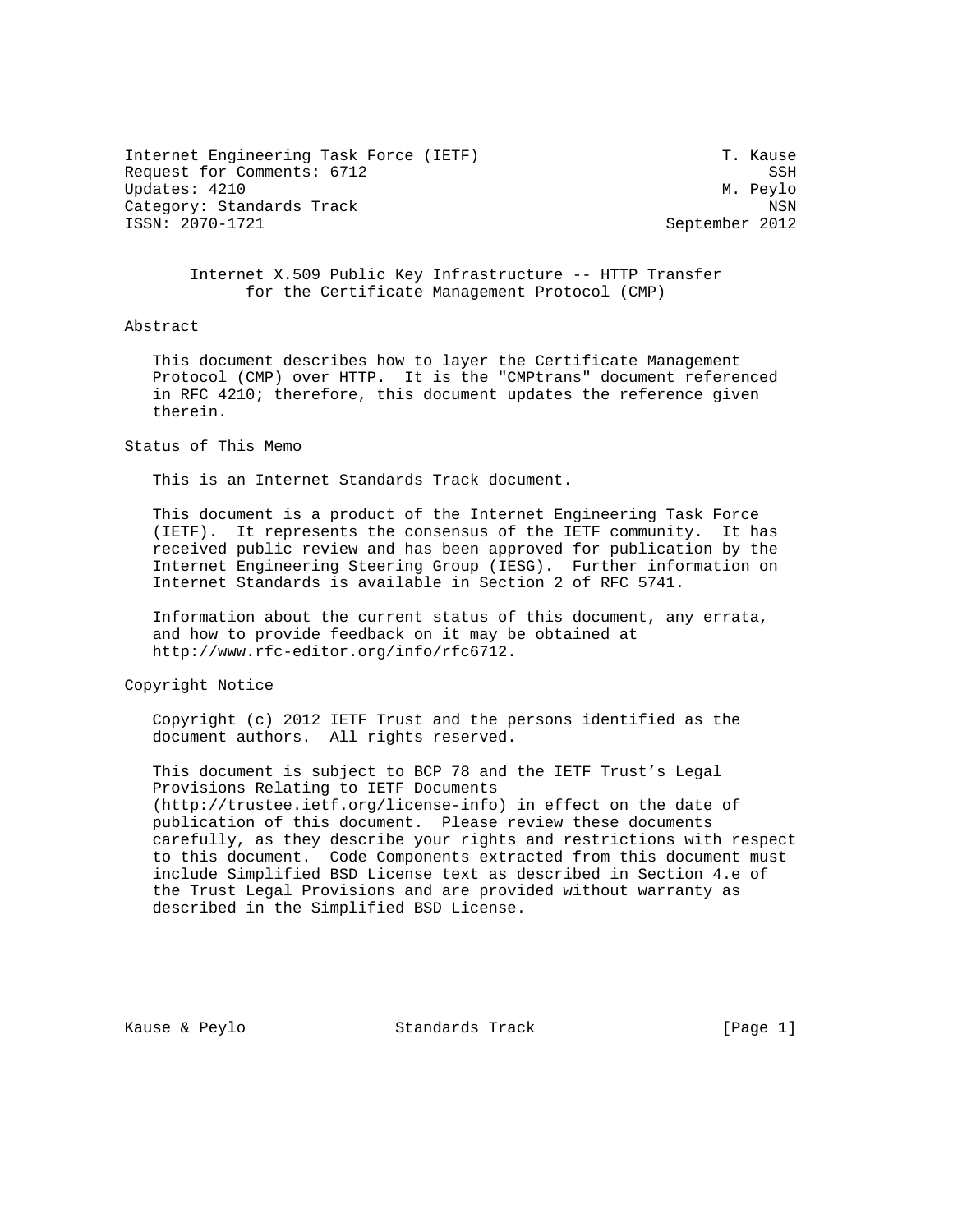This document may contain material from IETF Documents or IETF Contributions published or made publicly available before November 10, 2008. The person(s) controlling the copyright in some of this material may not have granted the IETF Trust the right to allow modifications of such material outside the IETF Standards Process. Without obtaining an adequate license from the person(s) controlling the copyright in such materials, this document may not be modified outside the IETF Standards Process, and derivative works of it may not be created outside the IETF Standards Process, except to format it for publication as an RFC or to translate it into languages other than English.

# Table of Contents

| $2^{\circ}$   |  |
|---------------|--|
| $\mathcal{R}$ |  |
|               |  |
|               |  |
|               |  |
|               |  |
|               |  |
|               |  |
|               |  |
|               |  |
|               |  |
|               |  |
| რ.            |  |
|               |  |
|               |  |
|               |  |
|               |  |

# 1. Introduction

 The Certificate Management Protocol (CMP) [RFC4210] requires a well defined transfer mechanism to enable End Entities (EEs), Registration Authorities (RAs), and Certification Authorities (CAs) to pass PKIMessage sequences between them.

 The first version of the CMP specification [RFC2510] included a brief description of a simple transfer protocol layer on top of TCP. Its features were simple transfer-level error handling and a mechanism to poll for outstanding PKI messages. Additionally, it was mentioned that PKI messages could also be conveyed using file-, E-mail-, and HTTP-based transfer, but those were not specified in detail.

Kause & Peylo Standards Track [Page 2]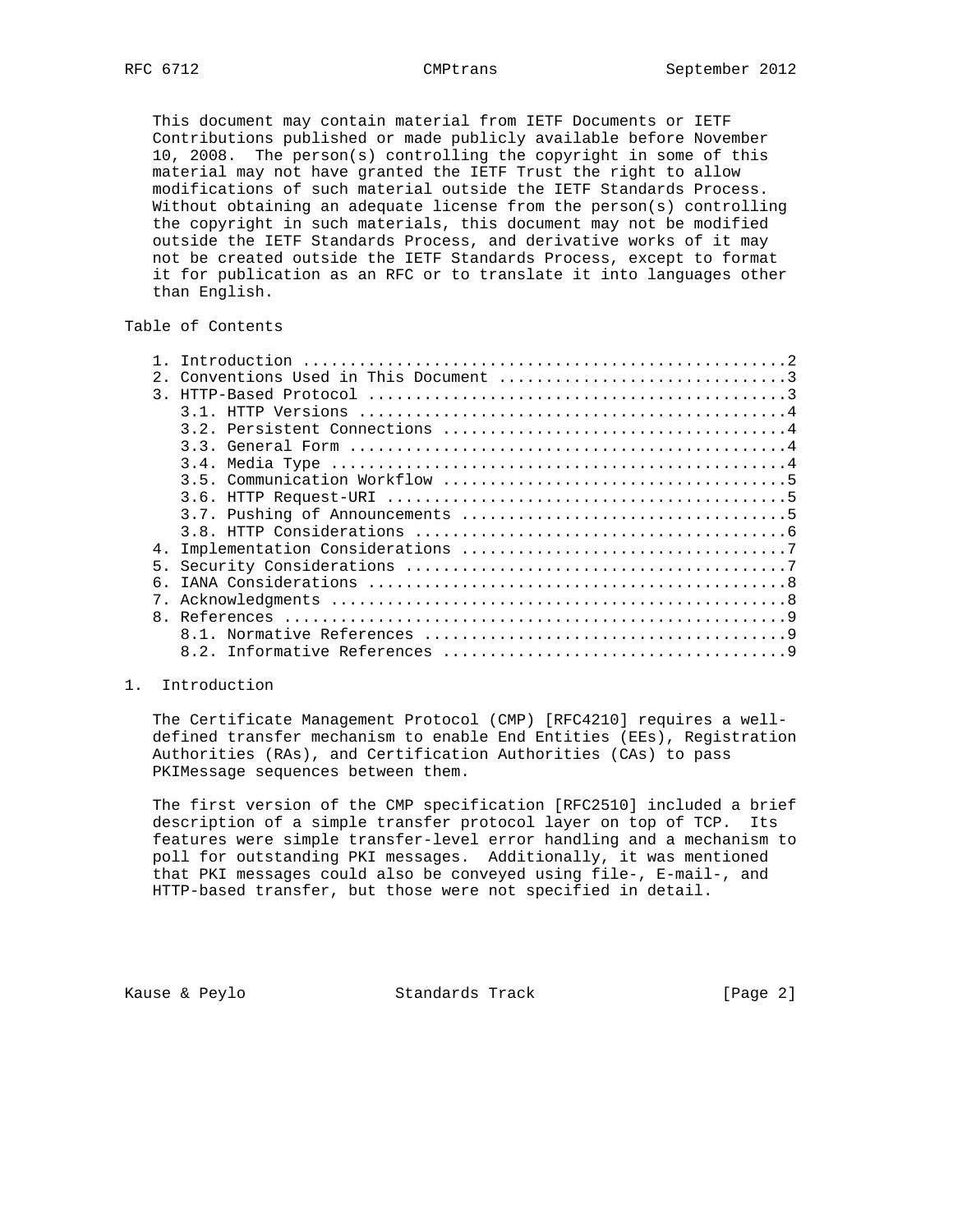The current version of the CMP specification [RFC4210] incorporated its own polling mechanism, and thus the need for a transfer protocol providing this functionality vanished. The remaining features CMP requires from its transfer protocols are connection and error handling.

 Before this document was published as an RFC, the draft version underwent drastic changes during the long-lasting work process. The so-called "Direct TCP-Based Management Protocol" specified in [RFC2510] was enhanced, and at some point a version existed where this protocol was again transferred over HTTP. As both approaches proved to be needless and cumbersome, implementers preferred to use plain HTTP transfer following [RFC1945] or [RFC2616]. This document now reflects that by exclusively describing HTTP as the transfer protocol for CMP.

 The usage of HTTP for transferring CMP messages exclusively uses the POST method for requests, effectively tunneling CMP over HTTP. While this is generally considered bad practice and should not be emulated, there are good reasons to do so for transferring CMP. HTTP is used as it is generally easy to implement and it is able to traverse network borders utilizing ubiquitous proxies. Most importantly, HTTP is already commonly used in existing CMP implementations. Other HTTP request methods, such as GET, are not used because PKI management operations can only be triggered using CMP's PKI messages, which need to be transferred using a POST request.

 With its status codes, HTTP provides needed error reporting capabilities. General problems on the server side, as well as those directly caused by the respective request, can be reported to the client.

 As CMP implements a transaction ID, identifying transactions spanning over more than just a single request/response pair, the statelessness of HTTP is not blocking its usage as the transfer protocol for CMP messages.

2. Conventions Used in This Document

 The key words "MUST", "MUST NOT", "REQUIRED", "SHALL", "SHALL NOT", "SHOULD", "SHOULD NOT", "RECOMMENDED", "MAY", and "OPTIONAL" in this document are to be interpreted as described in [RFC2119].

3. HTTP-Based Protocol

 For direct interaction between two entities, where a reliable transport protocol like TCP is available, HTTP SHOULD be utilized for conveying CMP messages.

Kause & Peylo Standards Track [Page 3]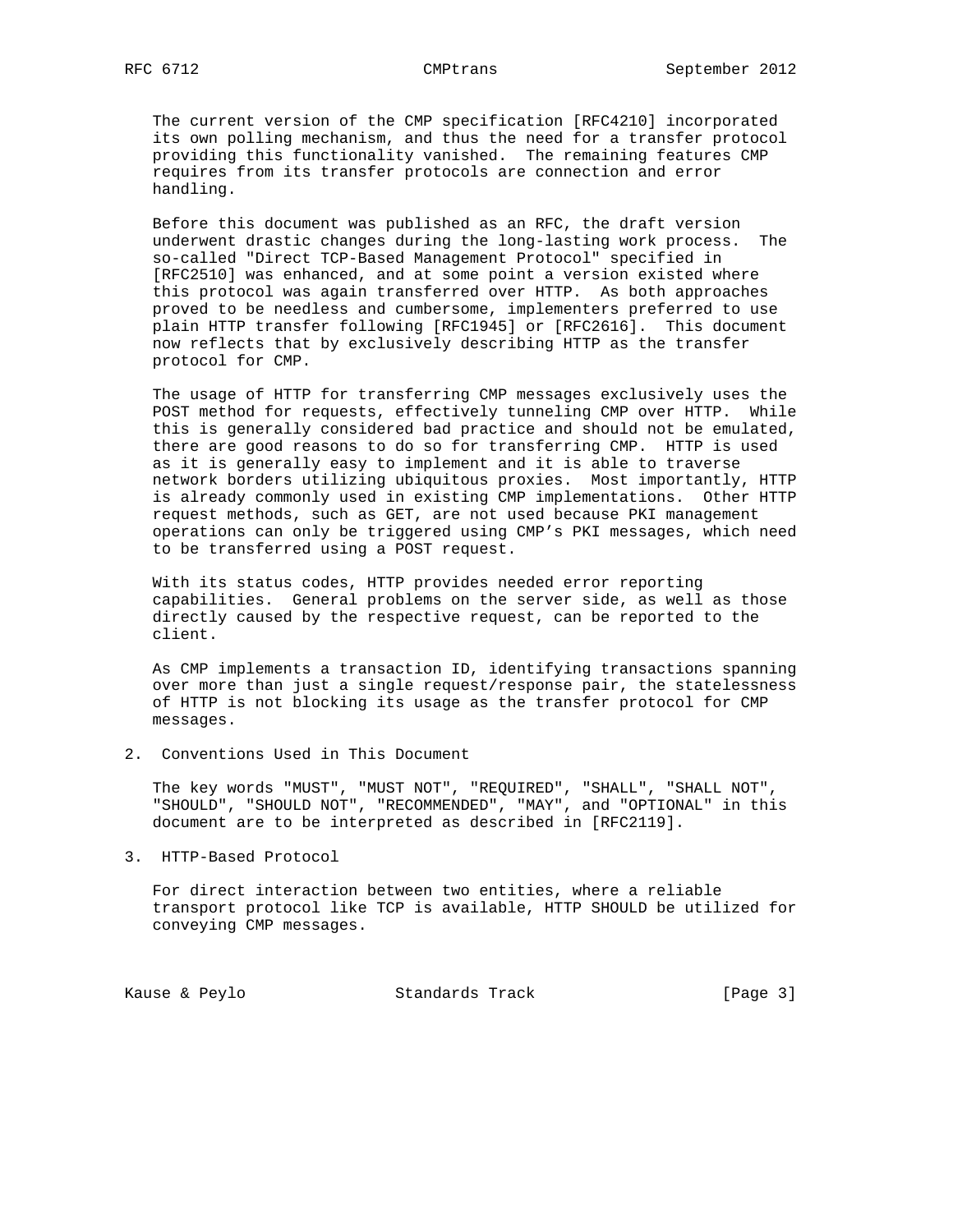# 3.1. HTTP Versions

 Implementations MUST support HTTP/1.0 [RFC1945] and SHOULD support HTTP/1.1 [RFC2616].

# 3.2. Persistent Connections

 HTTP persistent connections [RFC2616] allow multiple interactions to take place on the same HTTP connection. However, neither HTTP nor the protocol specified in this document are designed to correlate messages on the same connection in any meaningful way; persistent connections are only a performance optimization. In particular, intermediaries can do things like mix connections from different clients into one "upstream" connection, terminate persistent connections, and forward requests as non-persistent requests, etc. As such, implementations MUST NOT infer that requests on the same connection come from the same client (e.g., for correlating PKI messages with ongoing transactions); every message is to be evaluated in isolation.

## 3.3. General Form

 A DER-encoded [ITU.X690.1994] PKIMessage [RFC4210] is sent as the entity-body of an HTTP POST request. If this HTTP request is successful, the server returns the CMP response in the body of the HTTP response. The HTTP response status code in this case MUST be 200; other "Successful 2xx" codes MUST NOT be used for this purpose. HTTP responses to pushed CMP Announcement messages (i.e., CA Certificate Announcement, Certificate Announcement, Revocation Announcement, and Certificate Revocation List (CRL) Announcement) utilize the status codes 201 and 202 to identify whether the received information was processed.

 While "Redirection 3xx" status codes MAY be supported by implementations, clients should only be enabled to automatically follow them after careful consideration of possible security implications. As described in Section 5, "301 Moved Permanently" could be misused for permanent denial of service.

 All applicable "Client Error 4xx" or "Server Error 5xx" status codes MAY be used to inform the client about errors.

### 3.4. Media Type

 The Internet Media Type "application/pkixcmp" MUST be set in the HTTP Content-Type header field when conveying a PKIMessage.

Kause & Peylo **Standards Track** [Page 4]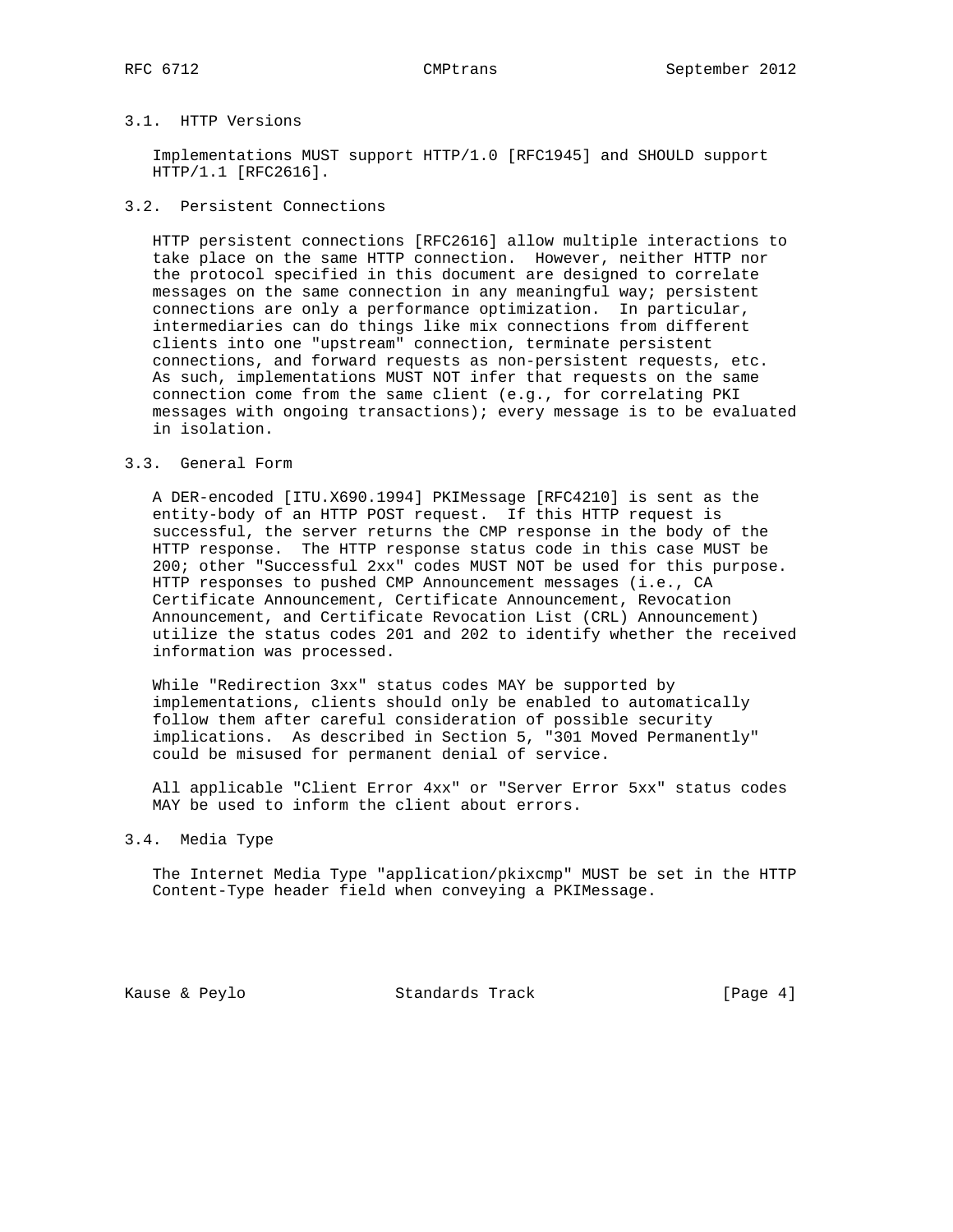# 3.5. Communication Workflow

 In CMP, most communication is initiated by the EEs where every CMP request triggers a CMP response message from the CA or RA.

 The CMP Announcement messages described in Section 3.7 are an exception. Their creation may be triggered by certain events or done on a regular basis by a CA. The recipient of the Announcement only replies with an HTTP status code acknowledging the receipt or indicating an error, but not with a CMP response.

 If the receipt of an HTTP request is not confirmed by receiving an HTTP response, it MUST be assumed that the transferred CMP message was not successfully delivered to its destination.

3.6. HTTP Request-URI

The Request-URI is formed as specified in [RFC3986].

 A server implementation MUST handle Request-URI paths, with or without a trailing slash, as identical.

 An example of a Request-Line and a Host header field in an HTTP/1.1 header, sending a CMP request to a server, located in the "/cmp" path of the host "example.com", would be

 POST /cmp HTTP/1.1 Host: example.com

or in the absoluteURI form

 POST http://example.com/cmp/ HTTP/1.1 Host: example.com

## 3.7. Pushing of Announcements

 A CMP server may create event-triggered announcements or generate them on a regular basis. It MAY utilize HTTP transfer to convey them to a suitable recipient. In this use case, the CMP server acts as an HTTP client, and the recipient needs to utilize an HTTP server. As no request messages are specified for those announcements, they can only be pushed to the recipient.

 If an EE wants to poll for a potential CA Key Update Announcement or the current CRL, a PKI Information Request using a General Message as described in Appendix E.5 of [RFC4210] can be used.

Kause & Peylo **Standards Track** [Page 5]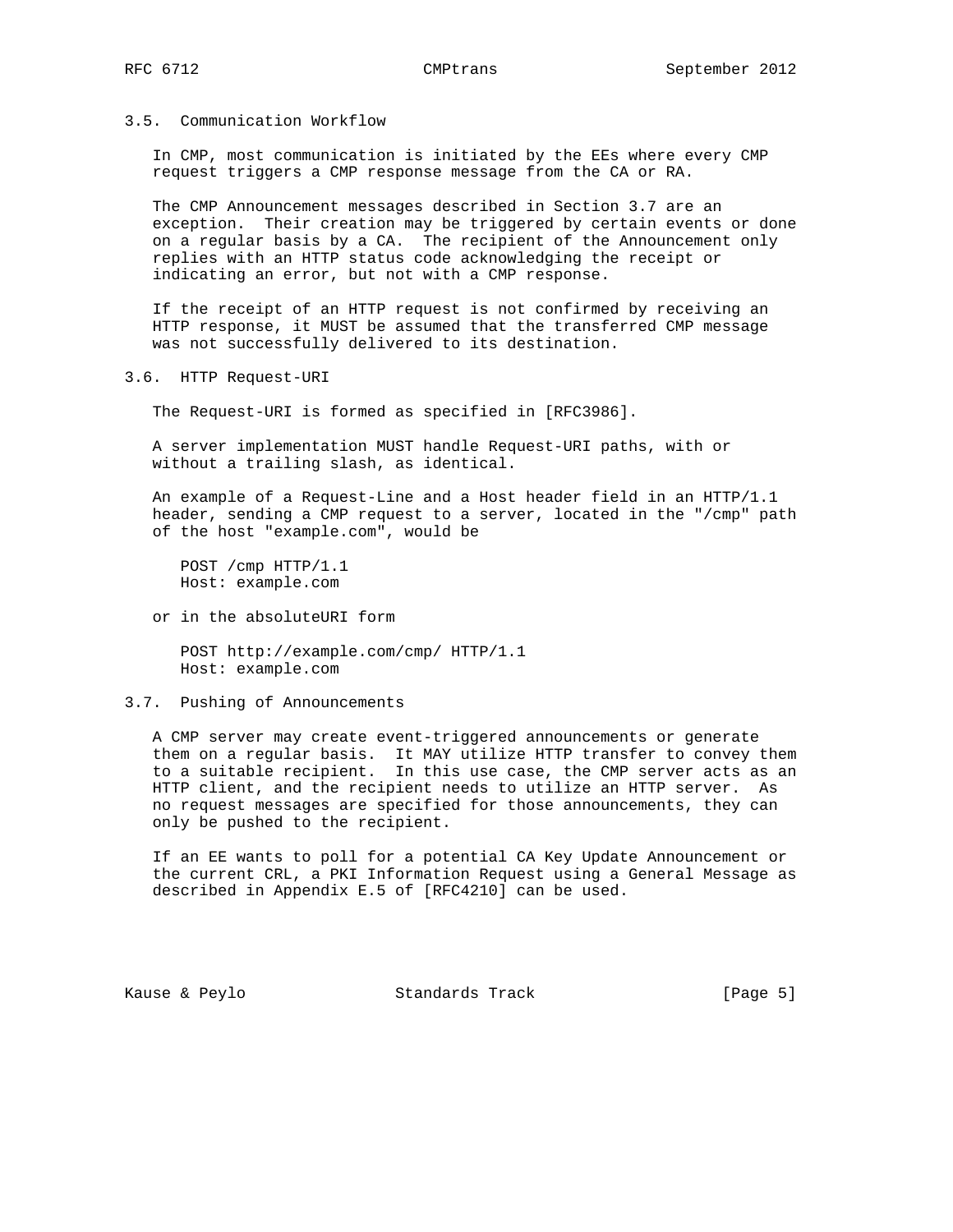When pushing Announcement messages, PKIMessage structures are sent as the entity-body of an HTTP POST request.

 Suitable recipients for CMP announcements might, for example, be repositories storing the announced information, such as directory services. Those services listen for incoming messages, utilizing the same HTTP Request-URI scheme as defined in Section 3.6.

 The following PKIMessages are announcements that may be pushed by a CA. The prefixed numbers reflect ASN.1 numbering of the respective element.

- [15] CA Key Update Announcement
- [16] Certificate Announcement
- [17] Revocation Announcement
- [18] CRL Announcement

 CMP Announcement messages do not require any CMP response. However, the recipient MUST acknowledge receipt with an HTTP response having an appropriate status code and an empty body. When not receiving such a response, it MUST be assumed that the delivery was not successful. If applicable, the sending side MAY try sending the Announcement again after waiting for an appropriate time span.

 If the announced issue was successfully stored in a database or was already present, the answer MUST be an HTTP response with a "201 Created" status code and an empty message body.

 In case the announced information was only accepted for further processing, the status code of the returned HTTP response MAY also be "202 Accepted". After an appropriate delay, the sender may then try to send the Announcement again and may repeat this until it receives a confirmation that it has been successfully processed. The appropriate duration of the delay and the option to increase it between consecutive attempts should be carefully considered.

 A receiver MUST answer with a suitable 4xx or 5xx HTTP error code when a problem occurs.

## 3.8. HTTP Considerations

 While all defined features of the HTTP protocol are available to implementations, they SHOULD keep the protocol utilization as simple as possible. For example, there is no benefit in using chunked Transfer-Encoding, as the length of an ASN.1 sequence is known when starting to send it.

Kause & Peylo **Standards Track** [Page 6]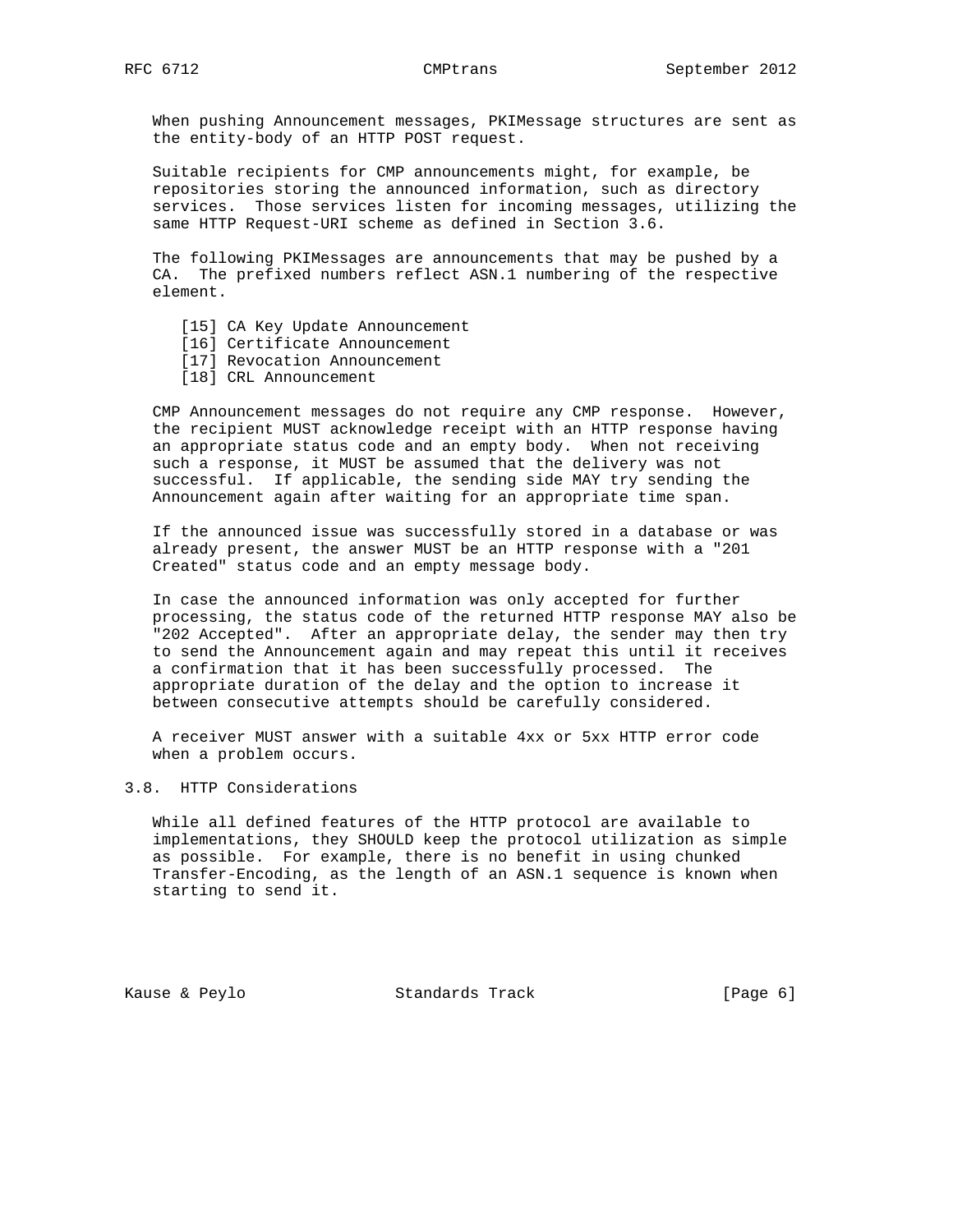There is no need for the clients to send an "Expect" request-header field with the "100-continue" expectation and wait for a "100 Continue" status as described in Section 8.2.3 of [RFC2616]. The CMP payload sent by a client is relatively small, so having extra messages exchanged is inefficient, as the server will only seldom reject a message without evaluating the body.

4. Implementation Considerations

 Implementors should be aware that implementations might exist that use a different approach for transferring CMP over HTTP, because this document has been under development for more than a decade. Further, implementations based on earlier drafts of this document might use an unregistered "application/pkixcmp-poll" MIME type.

5. Security Considerations

 The following aspects need to be considered by implementers and users:

- 1. There is the risk for denial-of-service attacks through resource consumption by opening many connections to an HTTP server. Therefore, idle connections should be terminated after an appropriate timeout; this may also depend on the available free resources. After sending a CMP Error Message, the server should close the connection, even if the CMP transaction is not yet fully completed.
- 2. Without being encapsulated in effective security protocols, such as Transport Layer Security (TLS) [RFC5246], there is no integrity protection at the HTTP protocol level. Therefore, information from the HTTP protocol should not be used to change state of the transaction.
- 3. Client users should be aware that storing the target location of an HTTP response with the "301 Moved Permanently" status code could be exploited by a man-in-the-middle attacker trying to block them permanently from contacting the correct server.
- 4. If no measures to authenticate and protect the HTTP responses to pushed Announcement messages are in place, their information regarding the Announcement's processing state may not be trusted. In that case, the overall design of the PKI system must not depend on the Announcements being reliably received and processed by their destination.

Kause & Peylo Standards Track [Page 7]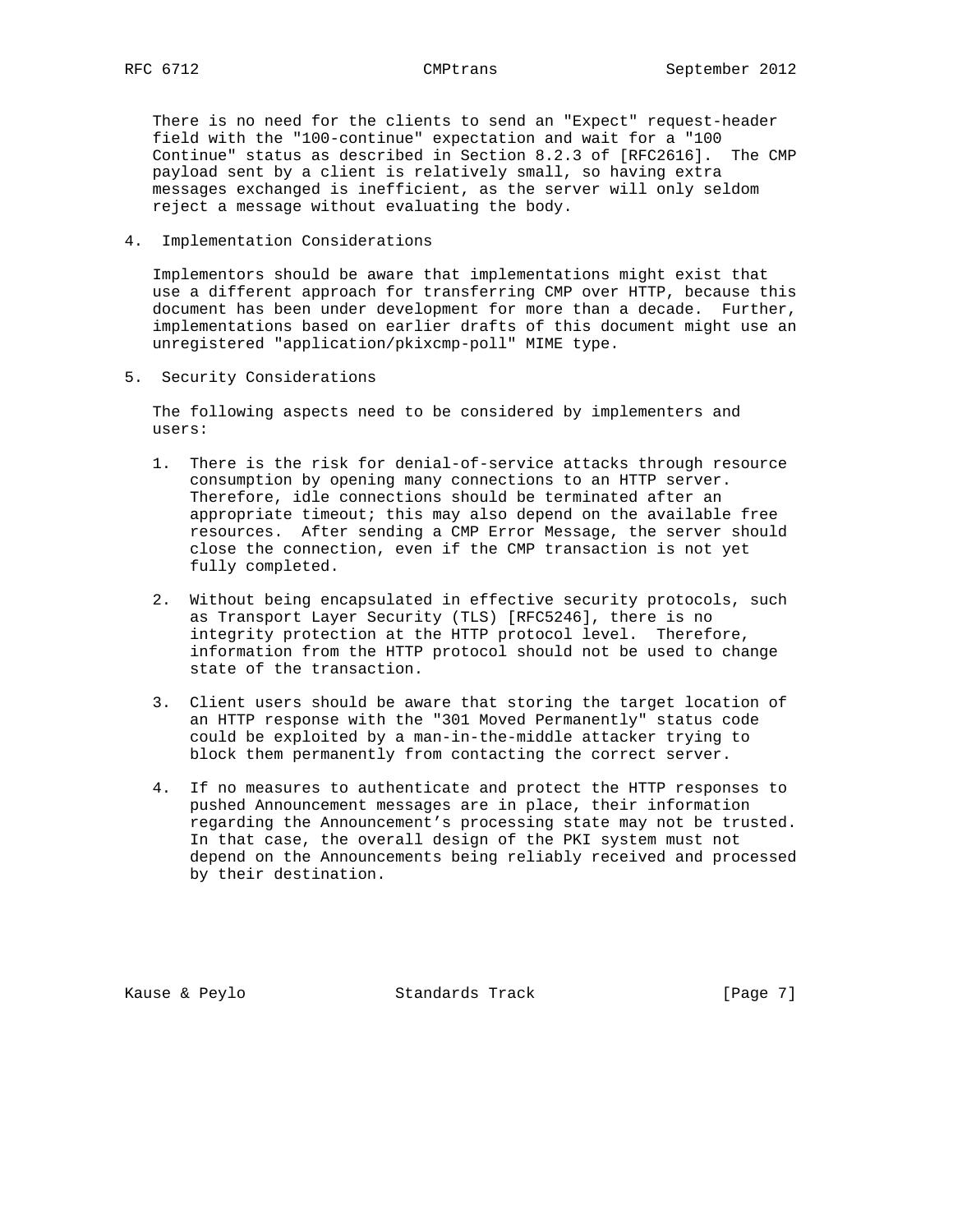- 5. CMP provides inbuilt integrity protection and authentication. The information communicated unencrypted in CMP messages does not contain sensitive information endangering the security of the PKI when intercepted. However, it might be possible for an eavesdropper to utilize the available information to gather confidential technical or business critical information. Therefore, users of the HTTP transfer for CMP might want to consider using HTTP over TLS according to [RFC2818] or virtual private networks created, for example, by utilizing Internet Protocol Security according to [RFC4301]. Compliant implementations MUST support TLS with the option to authenticate both server and client.
- 6. IANA Considerations

 The IANA has already registered the MIME media type "application/ pkixcmp" for identifying CMP sequences due to an request made in connection with [RFC2510].

 No further action by the IANA is necessary for this document or any anticipated updates.

7. Acknowledgments

 Amit Kapoor and Ronald Tschlaer were the original authors of this document, and their version focused on the so-called "TCP-Based Management Protocol", which has been removed from this document. Their contact data, as originally stated by them, is as follows:

 Amit Kapoor Certicom 25801 Industrial Blvd Hayward, CA **US**  Email: amit@trustpoint.com Ronald Tschalaer Certicom 25801 Industrial Blvd Hayward, CA US Email: ronald@trustpoint.com

 The authors gratefully acknowledge the contributions of various members of the IETF PKIX working group and the ICSA CA-talk mailing list (a list solely devoted to discussing CMP interoperability efforts).

Kause & Peylo **Standards Track** [Page 8]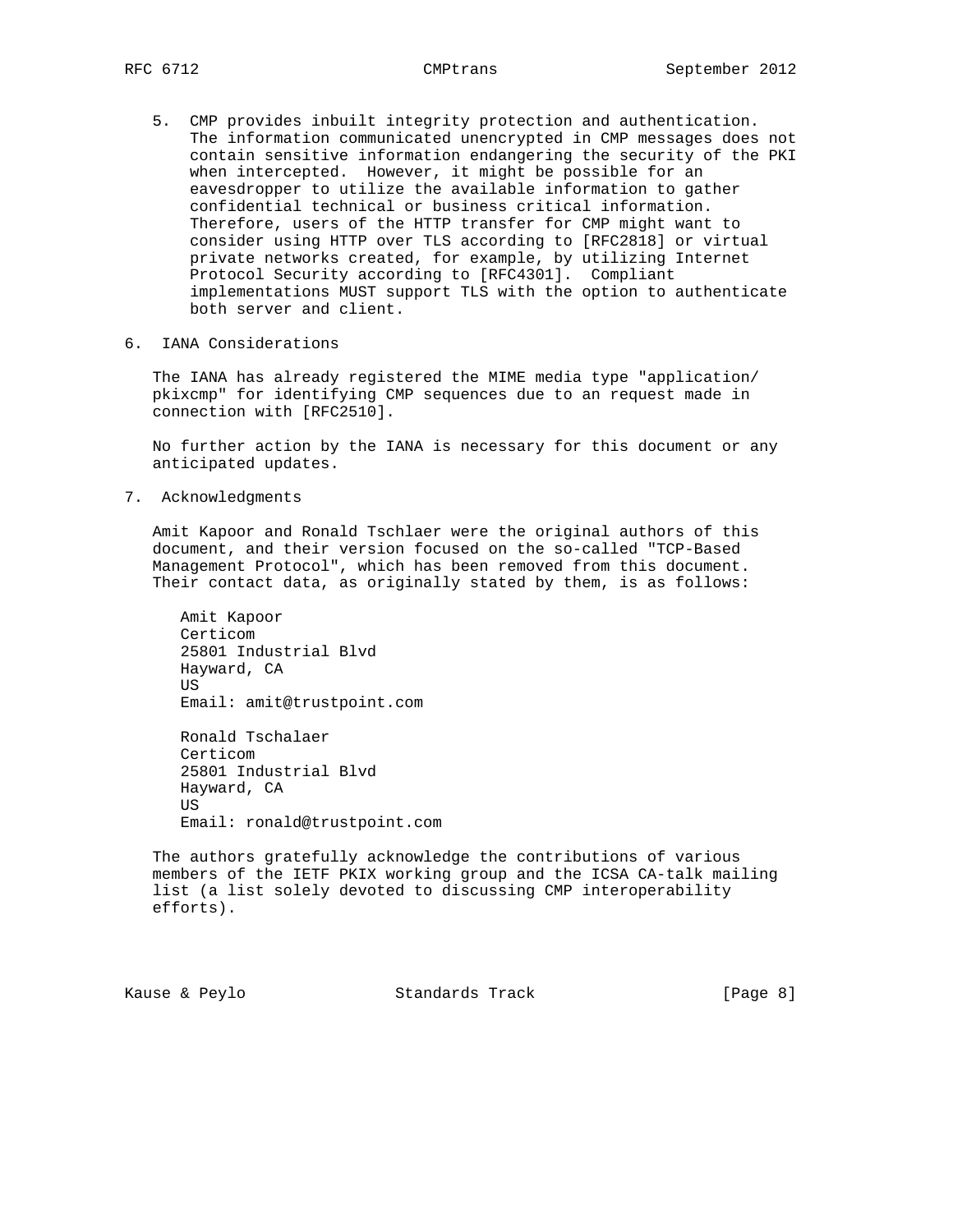By providing ideas, giving hints, and doing invaluable review work, the following alphabetically listed individuals have significantly contributed to this document:

 Tomas Gustavsson, Primekey Peter Gutmann, University of Auckland Wolf-Dietrich Moeller, Nokia Siemens Networks

# 8. References

8.1. Normative References

[ITU.X690.1994]

 International Telecommunications Union, "Information Technology - ASN.1 encoding rules: Specification of Basic Encoding Rules (BER), Canonical Encoding Rules (CER) and Distinguished Encoding Rules (DER)", ITU-T Recommendation X.690, 1994.

- [RFC1945] Berners-Lee, T., Fielding, R., and H. Frystyk, "Hypertext Transfer Protocol -- HTTP/1.0", RFC 1945, May 1996.
- [RFC2119] Bradner, S., "Key words for use in RFCs to Indicate Requirement Levels", BCP 14, RFC 2119, March 1997.
- [RFC2510] Adams, C. and S. Farrell, "Internet X.509 Public Key Infrastructure Certificate Management Protocols", RFC 2510, March 1999.
- [RFC2616] Fielding, R., Gettys, J., Mogul, J., Frystyk, H., Masinter, L., Leach, P., and T. Berners-Lee, "Hypertext Transfer Protocol -- HTTP/1.1", RFC 2616, June 1999.
- [RFC3986] Berners-Lee, T., Fielding, R., and L. Masinter, "Uniform Resource Identifier (URI): Generic Syntax", STD 66, RFC 3986, January 2005.
- [RFC4210] Adams, C., Farrell, S., Kause, T., and T. Mononen, "Internet X.509 Public Key Infrastructure Certificate Management Protocol (CMP)", RFC 4210, September 2005.
- 8.2. Informative References
	- [RFC2818] Rescorla, E., "HTTP Over TLS", RFC 2818, May 2000.
	- [RFC4301] Kent, S. and K. Seo, "Security Architecture for the Internet Protocol", RFC 4301, December 2005.

Kause & Peylo Standards Track [Page 9]